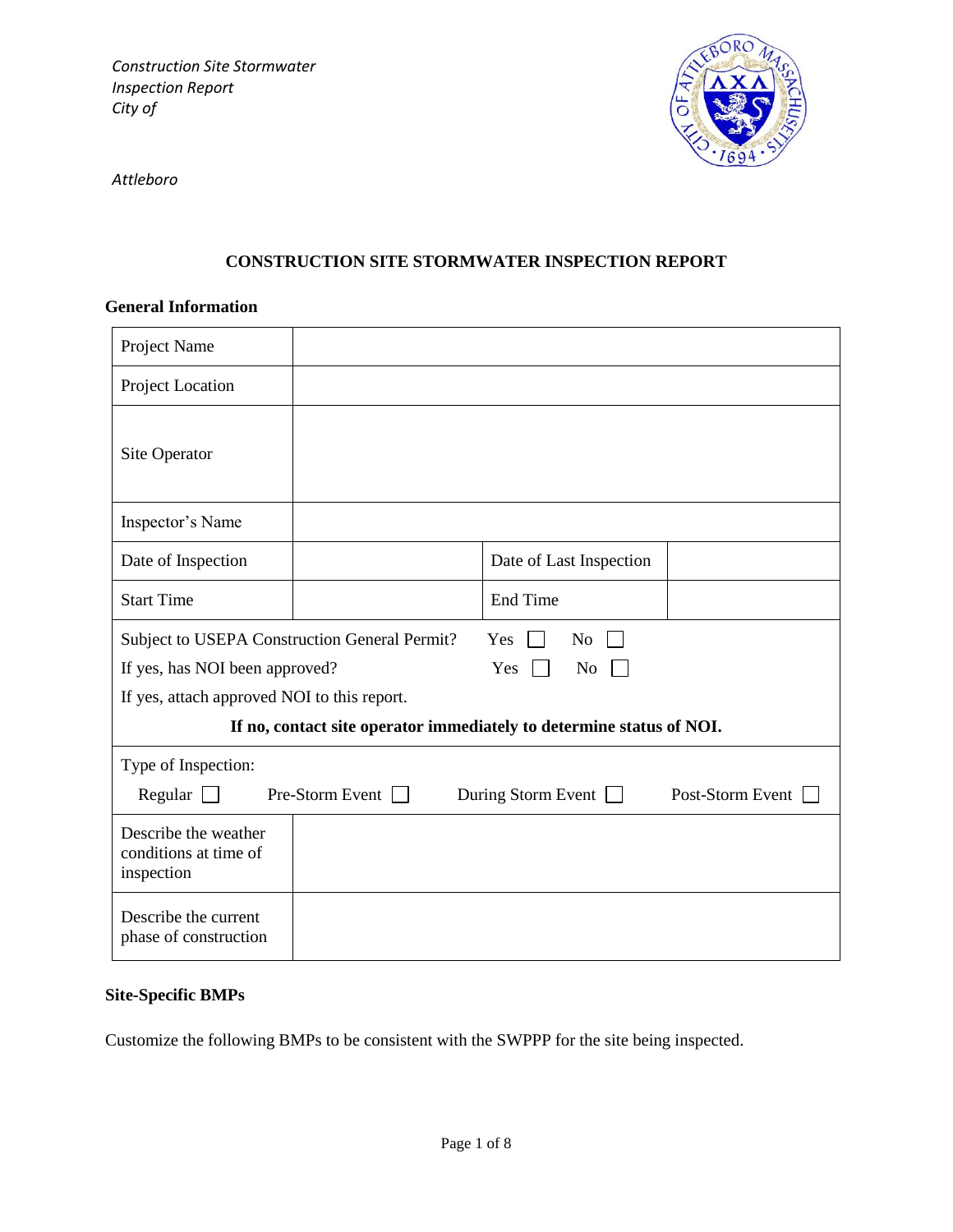

# *Attleboro*

|   | <b>BMP</b> Description | <b>Installed and</b><br><b>Operating</b><br>Properly? | <b>Corrective Action Needed</b> |
|---|------------------------|-------------------------------------------------------|---------------------------------|
|   |                        | Yes<br>No                                             |                                 |
| っ |                        | Yes<br>N <sub>0</sub>                                 |                                 |

# *(continued)*

|                | <b>BMP</b> Description | <b>Installed and</b><br><b>Operating</b><br>Properly? | <b>Corrective Action Needed</b> |
|----------------|------------------------|-------------------------------------------------------|---------------------------------|
| 3              |                        | No<br>Yes<br>$\mathbf{I}$<br>$\mathbf{I}$             |                                 |
| $\overline{4}$ |                        | No<br>Yes<br>$\mathbf{L}$                             |                                 |
| 5              |                        | Yes<br>No                                             |                                 |
| $6\,$          |                        | No<br>Yes<br>$\mathbf{L}$                             |                                 |
| $\overline{7}$ |                        | Yes<br>No<br>$\mathbf{L}$<br>$\vert \ \vert$          |                                 |
| $8\,$          |                        | No<br>Yes<br>$\mathbf{L}$<br>$\perp$                  |                                 |
| 9              |                        | Yes<br>No<br>$\perp$<br>$\perp$                       |                                 |
| $10\,$         |                        | Yes<br>No<br>$\mathbf{L}$<br>$\mathbf{1}$             |                                 |
| $11\,$         |                        | Yes<br>No<br>$\perp$<br>$\perp$                       |                                 |
| 12             |                        | Yes<br>No<br>$\mathbf{L}$<br>$\mathbf{1}$             |                                 |
| 13             |                        | Yes<br>No<br>$\perp$<br>$\mathbf{1}$                  |                                 |
| 14             |                        | Yes<br>No<br>$\mathbf{1}$<br>$\mathbf{I}$             |                                 |
| 15             |                        | Yes<br>No                                             |                                 |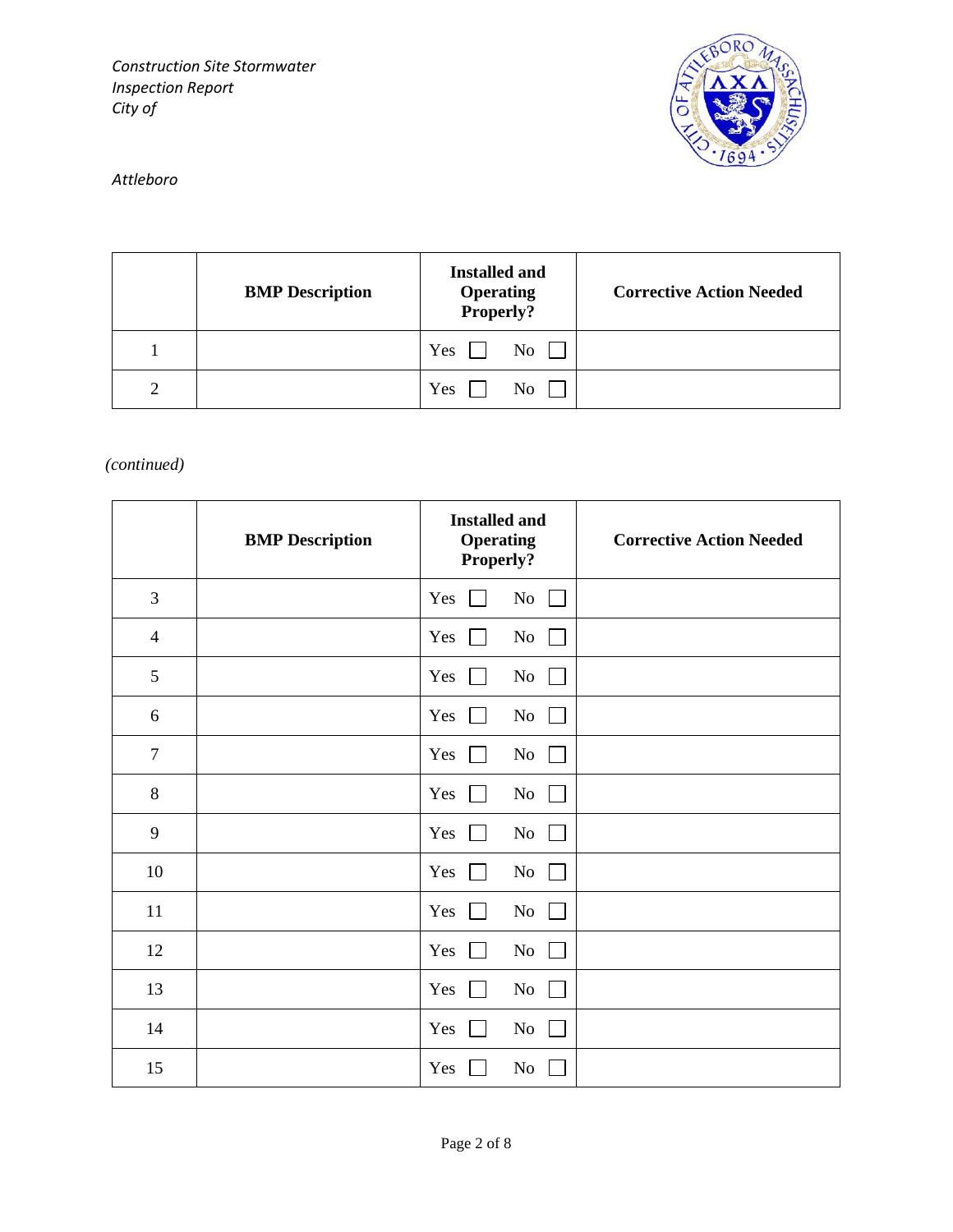

### *Attleboro*

| 16 | $Yes \t No \t$       |  |
|----|----------------------|--|
| 17 | $Yes \t No \t$       |  |
| 18 | Yes $\Box$ No $\Box$ |  |
| 19 | Yes $\Box$ No $\Box$ |  |
| 20 | Yes $\Box$ No $\Box$ |  |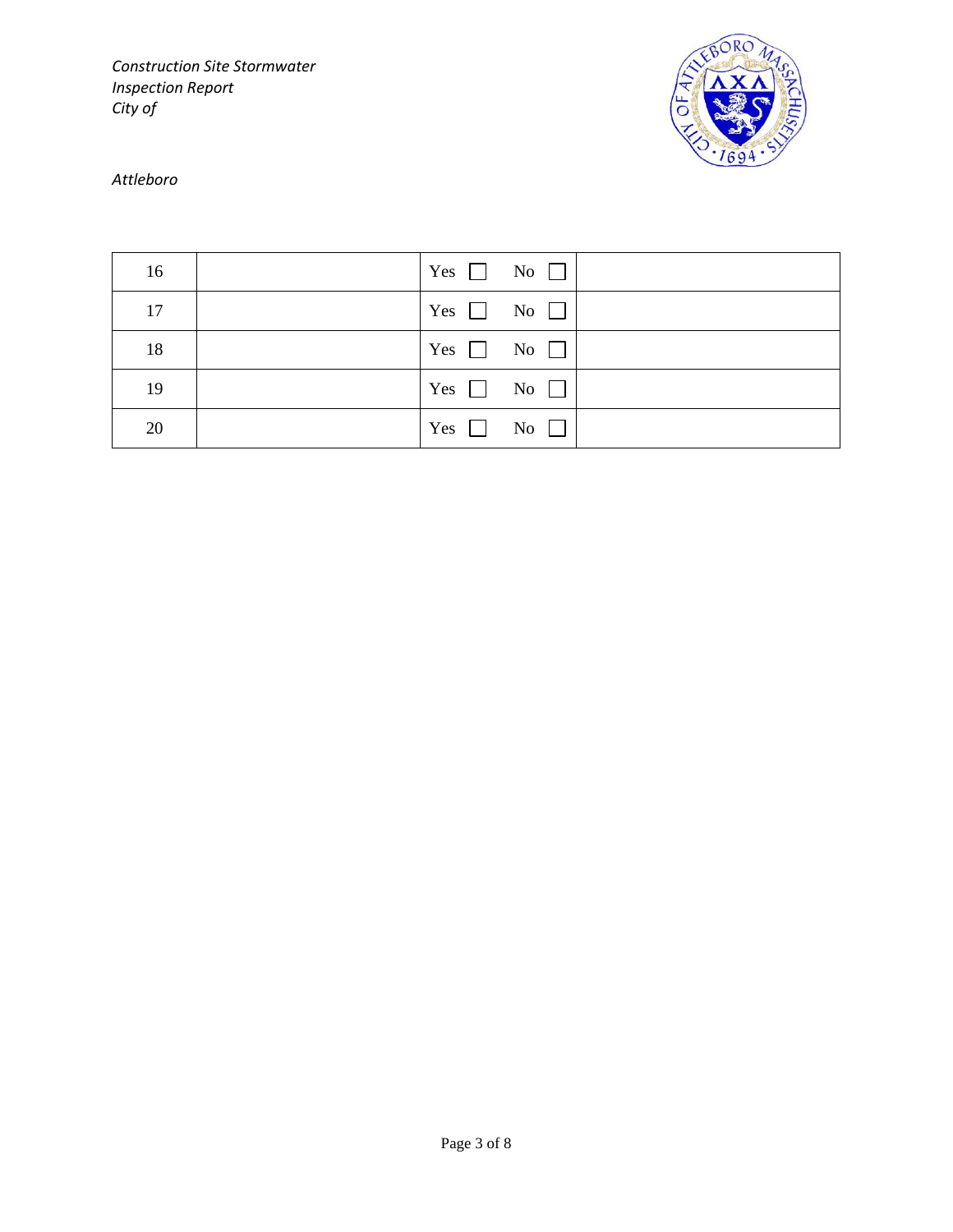

*Attleboro*

#### **Erosion and Sedimentation Control**

Document any of the following issues found on the construction site, and the corrective action(s) required for each.

| <b>Issue</b>                                                                                   | <b>Status</b> |                    | <b>Corrective Action Needed</b> |
|------------------------------------------------------------------------------------------------|---------------|--------------------|---------------------------------|
| Have all ESC features been<br>constructed before initiating other<br>construction activities?  | Yes           | $\overline{N_{O}}$ |                                 |
| Is the contractor inspecting and<br>maintaining ESC devices regularly?                         | Yes           | No                 |                                 |
| Is existing vegetation maintained on<br>the site as long as possible?                          | Yes           | N <sub>o</sub>     |                                 |
| Is construction staged so as to<br>minimize exposed soil and disturbed<br>areas?               | Yes           | N <sub>0</sub>     |                                 |
| Are disturbed areas restored as soon<br>as possible after work is completed?                   | Yes           | N <sub>o</sub>     |                                 |
| Is clean water being diverted away<br>from the construction site?                              | Yes           | N <sub>o</sub>     |                                 |
| Are sediment traps and sediment<br>barriers cleaned regularly?                                 | Yes           | N <sub>o</sub>     |                                 |
| Are vegetated and wooded buffers<br>protected and left undisturbed?                            | <b>Yes</b>    | N <sub>0</sub>     |                                 |
| Are soils stabilized by mulching<br>and/or seeding when they are<br>exposed for a long time?   | Yes           | N <sub>0</sub>     |                                 |
| Has vegetation been allowed to<br>establish itself before flows are<br>introduced to channels? | Yes           | N <sub>0</sub>     |                                 |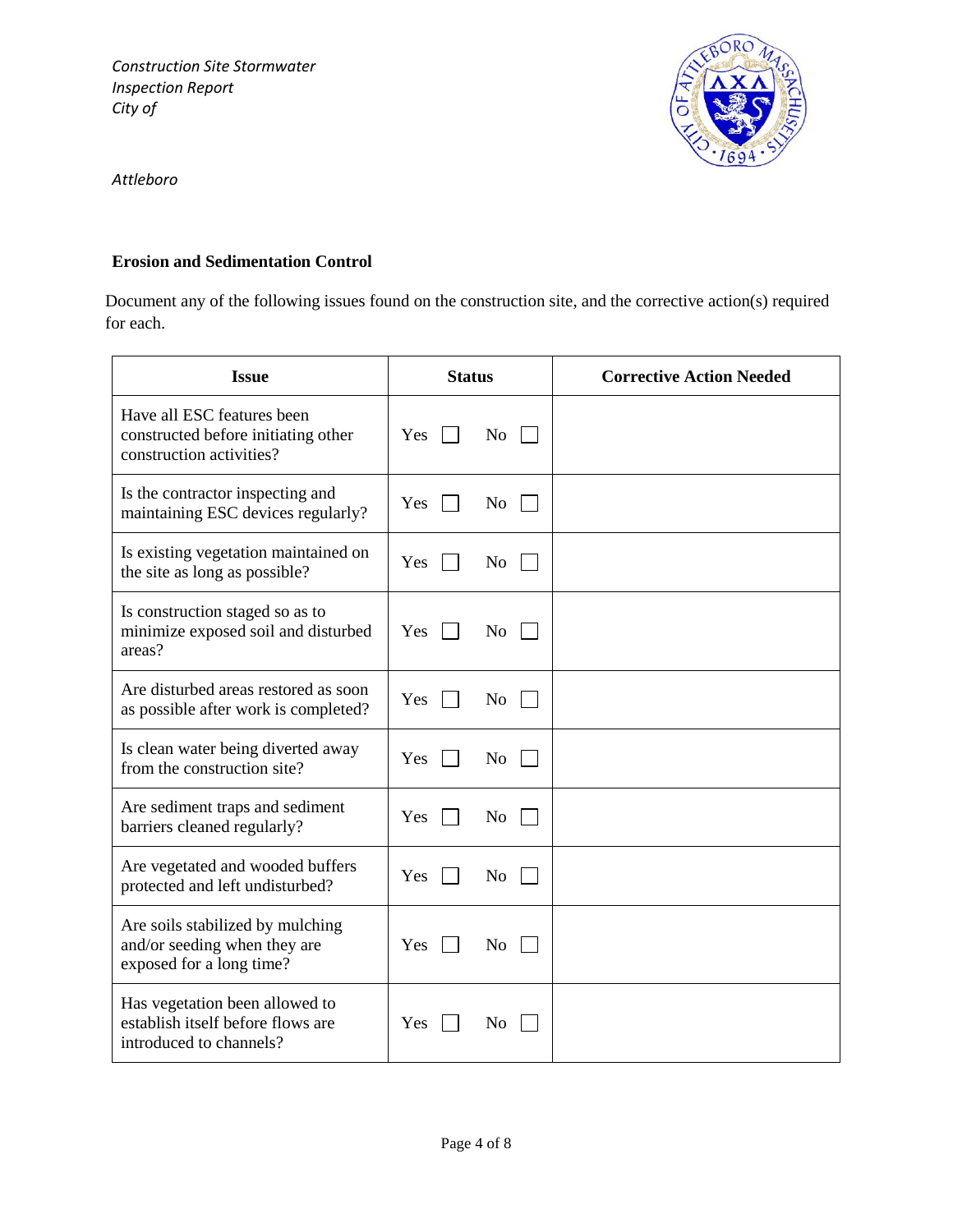

*Attleboro*

| Is regular, light watering used for<br>dust control?                                     | Yes | No.       |  |
|------------------------------------------------------------------------------------------|-----|-----------|--|
| Is excessive soil compaction with<br>heavy machinery avoided, to the<br>extent possible? | Yes | $\rm{No}$ |  |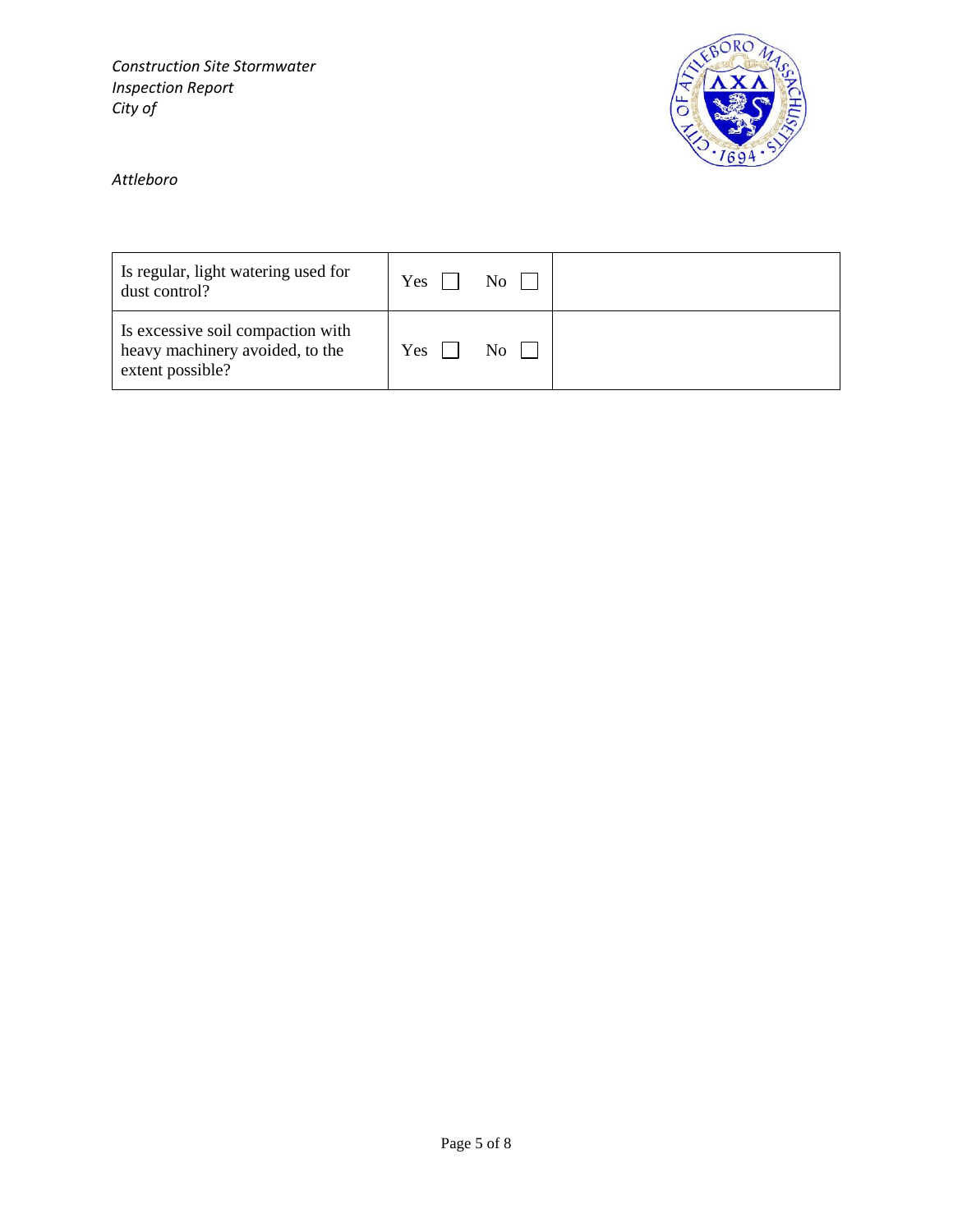

#### *Attleboro*

# *(continued)*

| <b>Issue</b>                                                                                                                      | <b>Status</b>         | <b>Corrective Action Needed</b> |
|-----------------------------------------------------------------------------------------------------------------------------------|-----------------------|---------------------------------|
| Are erosion control blankets used<br>when seeding slopes?                                                                         | Yes<br>No.            |                                 |
| Are trees and vegetation that are to be<br>retained during construction<br>adequately protected?                                  | Yes<br>No             |                                 |
| Are areas designated as off-limits to<br>construction equipment flagged or<br>easily distinguishable?                             | Yes<br>N <sub>0</sub> |                                 |
| If excavated topsoil has been<br>salvaged and stockpiled for later use<br>on the project, are stockpiles<br>adequately protected? | Yes<br>No.            |                                 |
| Are temporary slope drains or chutes<br>used to transport water down steep<br>slopes?                                             | <b>Yes</b><br>No.     |                                 |
| Do all entrances to the storm sewer<br>system have adequate protection?                                                           | Yes<br>N <sub>o</sub> |                                 |

#### **Overall Site Conditions**

Document any of the following issues found on the construction site, and the corrective action(s) required for each.

| Issue                                                                               | <b>Status</b>     | <b>Corrective Action Needed</b> |
|-------------------------------------------------------------------------------------|-------------------|---------------------------------|
| Are slopes and disturbed areas not<br>being actively worked properly<br>stabilized? | Yes<br>No.        |                                 |
| Are material stockpiles covered or<br>protected when not in use?                    | <b>Yes</b><br>No. |                                 |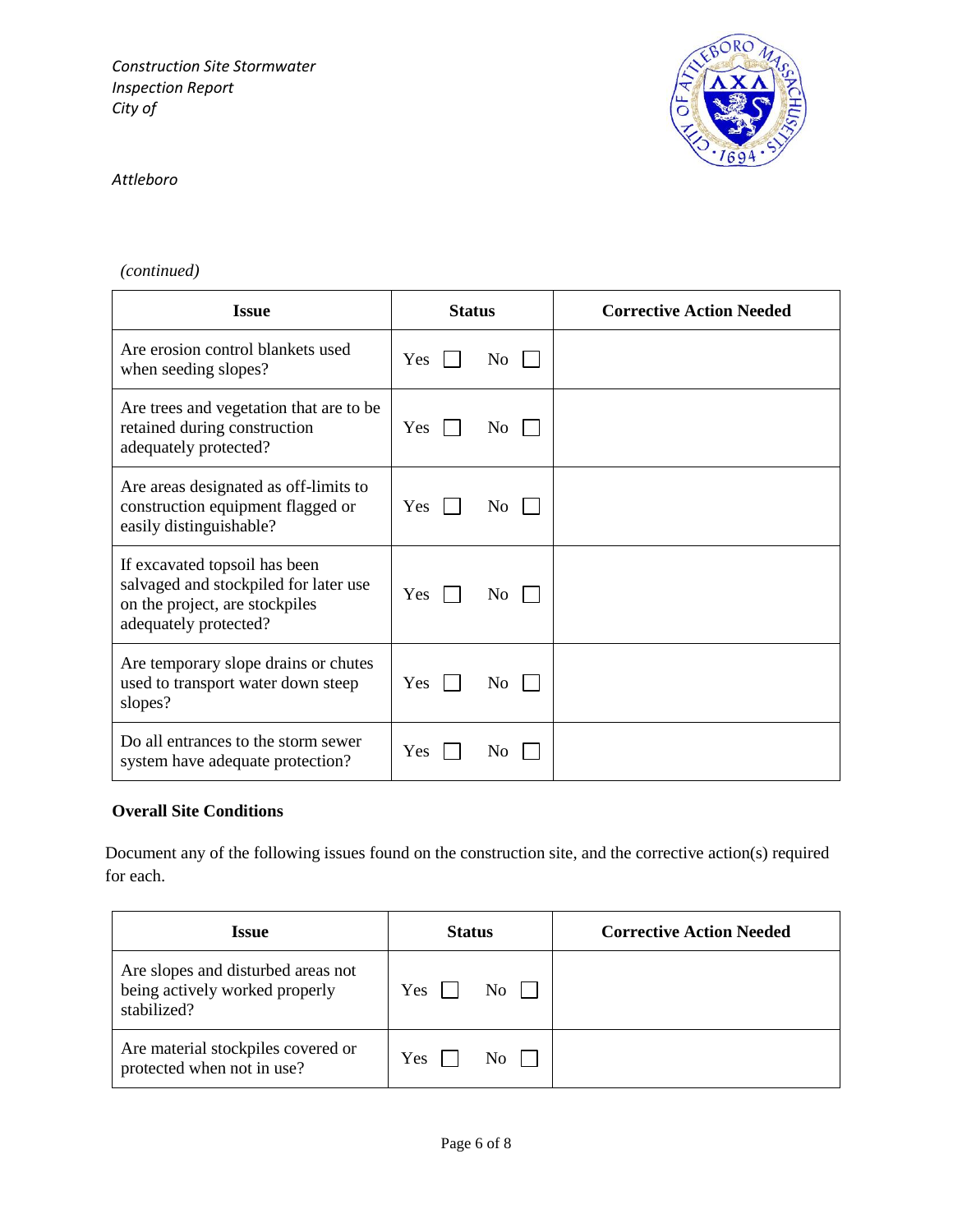

# *Attleboro*

| Are natural resource areas protected<br>with sediment barriers or other<br>BMPs? | Yes | $\overline{N_{0}}$ |  |
|----------------------------------------------------------------------------------|-----|--------------------|--|
| Are perimeter controls and sediment<br>barriers installed and maintained?        | Yes | $\overline{N_0}$   |  |

*(continued)*

| <b>Status</b><br><b>Issue</b>                                                            |                                  | <b>Corrective Action Needed</b> |
|------------------------------------------------------------------------------------------|----------------------------------|---------------------------------|
| Are discharge points and receiving<br>waters free of sediment deposits and<br>turbidity? | <b>Yes</b><br>$\overline{N_{O}}$ |                                 |
| Are storm drain inlets properly<br>protected?                                            | N <sub>o</sub><br>Yes            |                                 |
| Is there evidence of sediment being<br>tracked into streets?                             | Yes<br>N <sub>0</sub>            |                                 |
| Is trash/litter from the construction<br>site collected and placed in<br>dumpsters?      | Yes<br>No.                       |                                 |
| Are vehicle/equipment fueling and<br>maintenance areas free of spills and<br>leaks?      | Yes<br>No.                       |                                 |
| Are potential stormwater<br>contaminants protected inside or<br>under cover?             | Yes<br>No                        |                                 |
| Is dewatering from site properly<br>controlled?                                          | N <sub>o</sub><br>Yes            |                                 |
| Are portable restroom facilities<br>properly sited and maintained?                       | Yes<br>N <sub>0</sub>            |                                 |